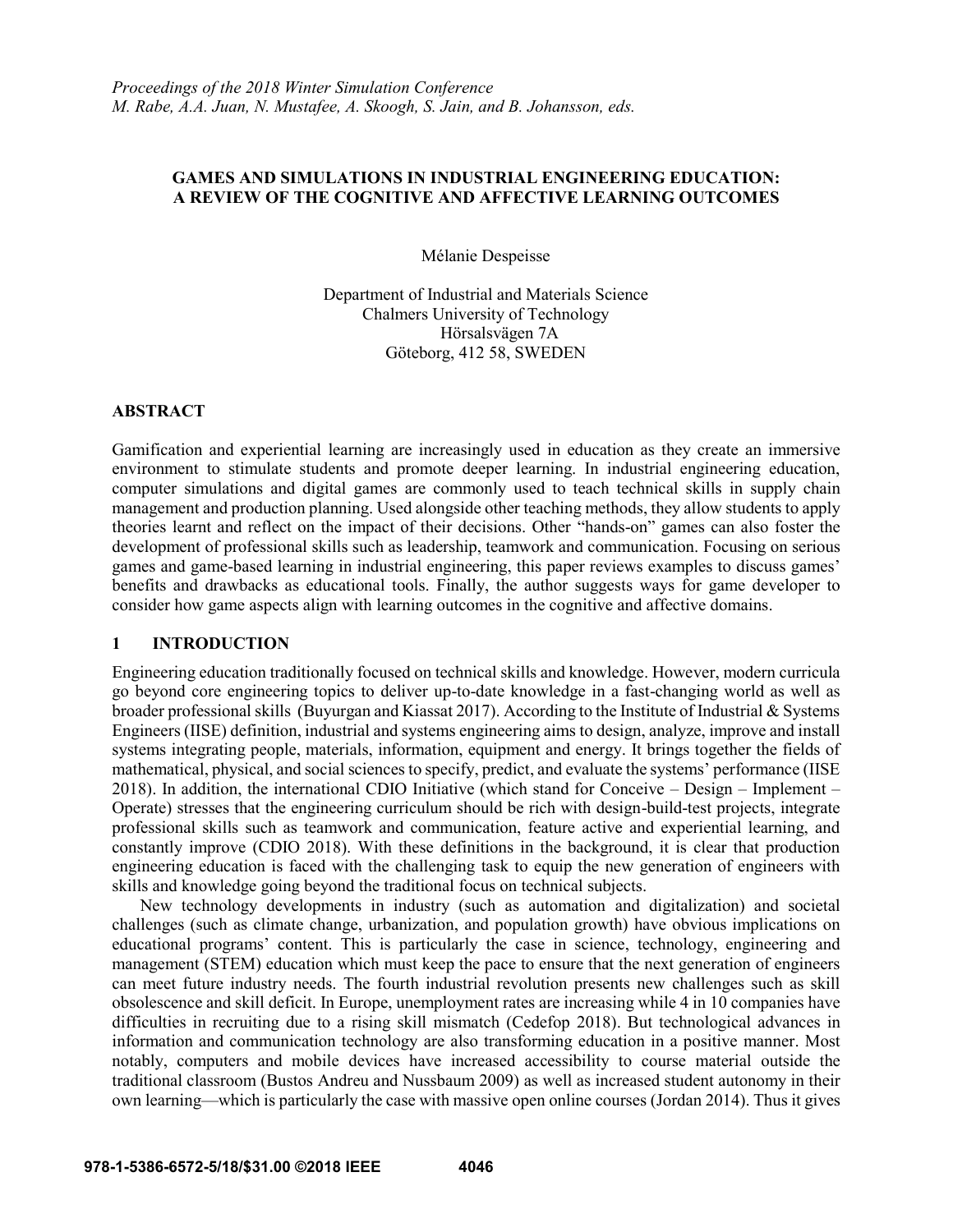the student the opportunity to be more active and engaged. Many universities use an online learning management system to facilitate course preparation and delivery (Romero et al. 2008). Such a system provides a platform for tailoring teaching and learning activities to meet individual student's needs. While creating possibilities to work at anytime, anywhere, new technology enables communication and collaboration remotely thereby bringing students and teachers closer together.

Teaching facilities and course design are also evolving. Classrooms in the developed world are often equipped with audiovisual systems (such as screens, projectors and speakers) and, in rarer cases, interactive technologies (such as touchscreens) (Hughes 2013). Most universities also have computer labs, design studios, workshops, robot labs and other such high-tech facilitiesto offer a more applied learning experience (such as problem-based learning or industry projects). In addition to these technology-driven changes, research in higher education and psychology provides educators with new frameworks to adapt teaching activity and instruction methods to deliver intended learning outcomes more efficiently.

In line with the CDIO Initiative guidelines (CDIO 2018), this study explores alternative teaching methods, such as active and experiential learning to deliver the technical and professional skills needed by the current and future generations of engineers. The next subsections present some of fundamental ideas used in this study and provides the theoretical foundations for using gamification in engineering education.

# **1.1 Theory of Learning**

This study adopts a constructivist approach and makes use of active and experiential learning theories. Active learning is based on constructivism whereby knowledge is built by developing meaning through social interaction and language (Piaget 1972; Biggs 1996). The students are therefore active in the learning process and the teacher facilitates this process. Accordingly, the purpose of teaching is to develop deeper levels of understanding or expand it to new areas by building on learner's prior knowledge (Biggs 1999). Active learning is often contrasted to traditional instruction methods such as lecturing whereby knowledge is transferred from the teacher to the learners (Prince 2004). Active learning has proven to be a superior teaching practice across a broad range of STEM disciplines, assessment types and class sizes (Freeman et al. 2004). However, active learning also has additional requirements for the teaching activities to be truly effective: meaningful context should be provided so the learner sees the purpose of what is being learnt and connects it to the real world (Prince 2004).

Another important theory for this study is experiential learning (Kolb 1976). It advocates that learning must be experienced concretely and actively as well as abstractly and reflectively in order to be internalized. In other words, the experience with no personal reflection on outcomes does not enhance learning (Kiili 2016). While active learning and experiential learning share many commonalities, a notable difference is the responsibility allocation for the learning: in active learning, students are responsible for their own learning; but in experiential learning, more emphasis is given to the teacher's role to provide support in the directions and experiences to the learners (Garris et al. 2002). This is done by directing the learning not just through visual and verbal information, but also kinesthetically.

Finally, the assumption that students are partly or fully responsible for the learning process does not exclude that teachers are responsible for providing the right environment and guidance to ensure that learners achieve the intended learning outcomes. By making learners active and responsible for their own learning, both active and experiential learning also follow a developmental process (Piaget 1972) whereby the teaching activities should be designed to match the learners' current development level. The appropriate level of complexity or difficulty must be carefully considered based on students' prior knowledge and skills.

## **1.2 Gamification in Education**

While gamification as a topic of research has gained significant interest from educators and researchers in the past decade or so (Connolly et al. 2012; Dichev and Dicheva 2017), games and simulations have been used in education long before (Showers 1977; Smith and Pollard 1986; Crookall 1990) and the trend is accelerating (Deshpande and Huang 2011). This new surge in education research allowed the concept of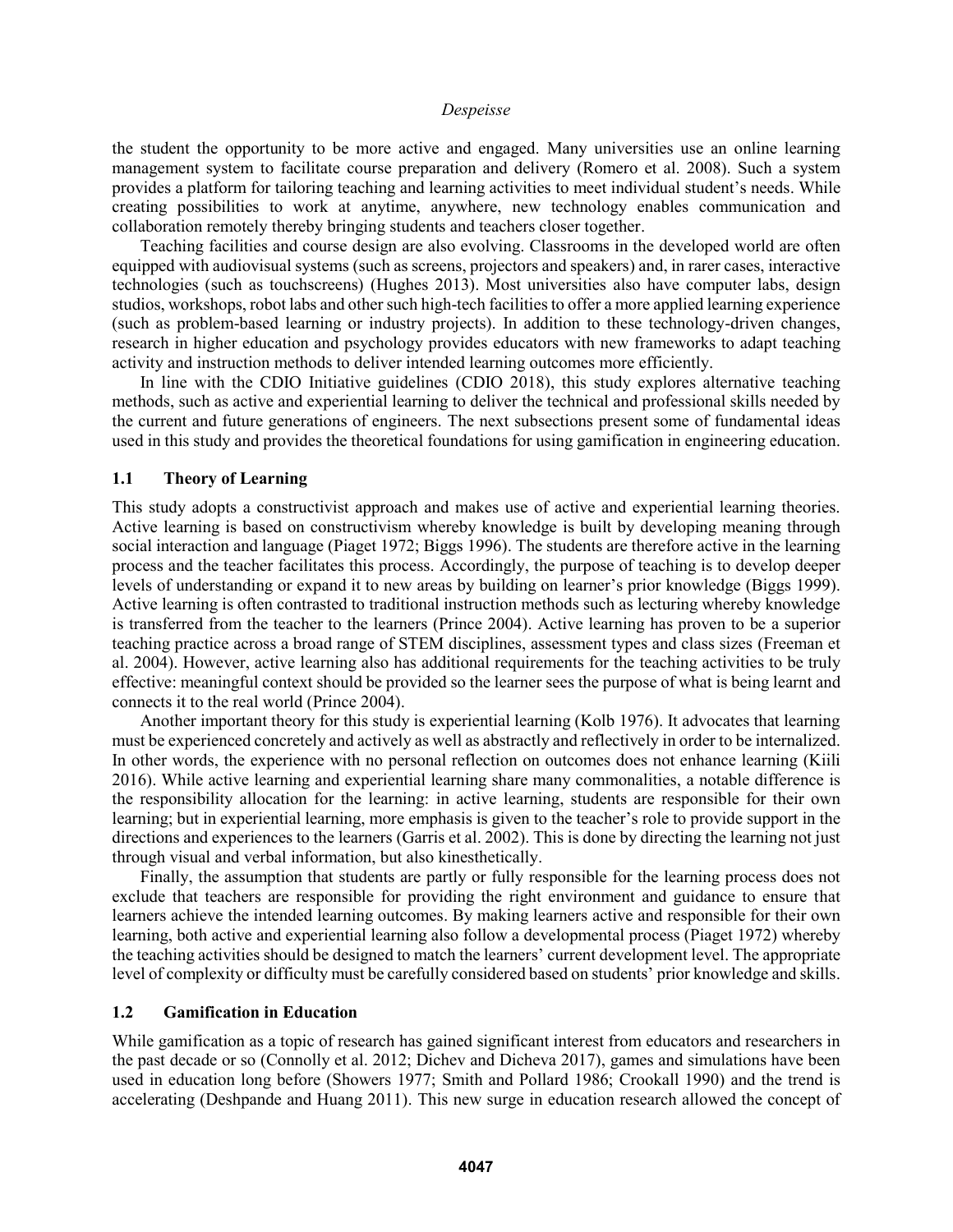gamification to develop and gain popularity. Two broadly accepted definitions of gamification are "the use of game elements in non-game contexts" (Deterding et al. 2011) and "the process of making activities more game-like" (Werbach 2014). It is important to note that these definitions also allow for subjectivity: one person may perceive a learning activity to be "game-like" while another may not. Deterding et al. (2011) also proposed two dimensions to contrast playing and gaming, and gamification through parts and whole, and placing their definition of gamification in the quadrant of "gaming" and "parts". Deterding et al. (2011) and Werbach (2014) both address what can be called "superficial" gamification, but also include some game mechanics in line with "deeper" gamification aspects as discussed below.

In this paper, gamification is considered as a broad umbrella concept encompassing superficial gamification, deeper gamification and game-based learning, with a special focus on the use of gaming for educational purpose. It is important to note that, while it is useful to differentiate between these three levels of gamification, the threshold between levels is not clear-cut.

**Superficial gamification.** The first level of gamification includes simple game elements—e.g. avatars, points, badges and leaderboards—in order to increase students' interest and motivation in engaging with the course content (Holmes and Gee 2016). An extensive review and critic of educational benefits of this type of gamification was conducted by Dichev and Dicheva (2017). The game elements are usually in a digital form and implemented via the learning management system. It focuses on gamifying aspects of the user interface to create more playful interactions, sometimes creating competition between students by making performance visible using leaderboards and rewards. The students' interaction with the learning content will generate changes in the game elements through well-defined game mechanics, e.g. completing a task to earn more points and increase the student's total score, resulting in rewards, badges or level-ups. In some rare cases, some game elements are non-digital, e.g. medals, chocolates and other physical rewards. However, the learning content itself remains largely ungamified and is not directly affected by the game mechanics. While there is no consensus on the real benefits of superficial gamification, it has proven useful to motivate and engage students (Holmes and Gee 2016; Sailer et al. 2017). In a study by Landers and Landers (2015), the use of a leaderboard to track and display performance level relative to all other students resulted in increased time spent on project work, and thus in better student performance.

**Deeper gamification.** The second level involves similar game elements but also more complex game mechanics and dynamics embedded in the learning activities. This time, the gamified content is used as a tool to facilitate the learning process. However, the game aspects in both superficial and deeper gamification may not be explicit, i.e. the activities are not presented as games or do not necessarily feel like a game. The aim of deeper gamification is to give more autonomy to the students with their own learning. It can motivate them to deepen their approach to learning by encouraging curiosity—e.g. discussions, narratives, experiments, trial-and-error—and by providing direct input to improve performance—e.g. visualization, quizzes, direct feedback. This type of gamification can be implemented both digital and non-digital forms.

**Game-based learning.** Finally, the third level is the full implementation of a game or simulation, also called "serious game", towards predetermined learning outcomes. It encompasses all the game elements, mechanics and dynamics of the previous two levels as well as other explicit game aspects—e.g. role-play, scenarios, cards and board games. The learning activity is often presented as a game to the learners and playful behavior is encouraged. The aim is to create an immersive environment for the students to fully engage in the learning activity, also known as a flow experience (Kiili 2005). Such games and simulations create a safe environment for students to explore their own behavior and experiment with new ideas. When carefully designed, such games can provide a meaningful personal and emotional experience with the topic. Importantly, post-game reflection is required to translate this experience into learning outcomes.

From a learner's perspective, the following benefits can be realized for each gamification level:

 *Superficial gamification* focuses on game elements and mechanics to enhance student engagement: it makes the learning activity more attractive and enjoyable, thereby increasing time spent with the course material and resulting in higher grades;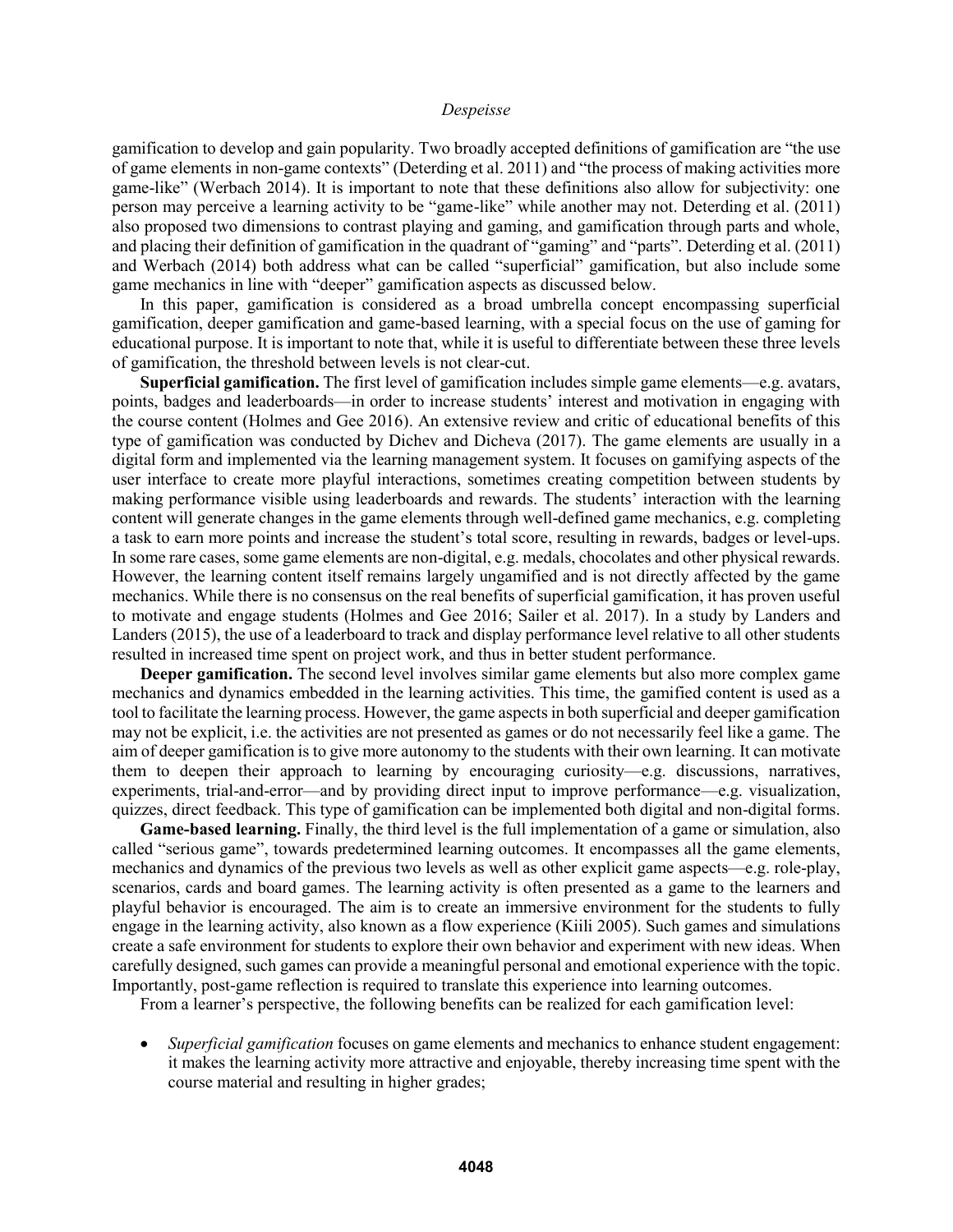- *Deeper gamification* focuses on game dynamics and students' behavior to increase motivation to go further: it encourages curiosity and intensifies the learner's efforts to explore the topic proactively, thereby generating deeper learning;
- *Game-based learning* for student's long-term performance: achieve flow experience followed by reflection and abstract conceptualization, resulting in personal/emotional connection with the topic and knowledge retention in the long-term.

Superficial gamification has been researched and reviewed in more depth than the other two levels (e.g. Dichev and Dicheva 2017). This paper attempts to address this deficiency in the literature by reviewing games and simulations for game-based learning in industrial engineering.

## **2 EDUCATIONAL GAMES IN INDUSTRIAL ENGINEERING**

#### **2.1 Examples**

Focusing on the third level of gamification introduced earlier (game-based learning), this subsection provides examples of games and simulations used in industrial engineering education. The examples cover a broad range of methods—digital, tabletop and mixed media. They are presented in chronological order to illustrate different ways serious games and game-based learning have been implemented and their evolution over the years. The games are shortly described and references to publications dedicated to each game is provided if the reader wishes to get more detailed information.

One of the earliest and most popular serious game to teach about supply chain management is the MIT Beer Game (Croson et al. 2014). It was originally developed in the 1950s as a tabletop game and was later digitalized to ease facilitation and enable more time-efficient delivery. As teams of students engage in a participative simulation model of a beer distribution system, they experience the bullwhip effect. The game has been criticized for its unrealistic representation of demand-supply dynamics. Thus, various "upgrades" were proposed to remedy some of the game deficiencies (e.g. Holweg and Bicheno 2002). However the original Beer Game remains a solid platform to teach dynamic decision-making in supply chains.

Besides the Beer Game, computer simulations and digital games have long been used to teach technical skills in logistics, production planning and process control. For instance, as early as 1977, Showers presented a discrete-event simulation of material flows to teach and illustrate inventory management concepts: the learner takes a series of decisions to control the flow of products through the system and gets feedback on the financial impact of their decisions (Showers 1977). A few years later, Cullingford et al. (1979) reported their experience using computer simulations to cover similar topics in civil engineering (planning and control of construction projects, and transport planning). Such computer-based simulations provide an ideal platform for students to experiment with various parameters controlling material and financial flows, and learn about the impact of their decision on performance.

More recent games have picked up these technical topic and further developed simulation models based on more mature understandings of performance drivers in logistics and production flows. A good example was reported by Lambrecht et al. (2012) with a dice game as a computer-based learning exercise focusing on production flow and line balancing. The game simulates workstations in a production line characterized by a wide range of variation coefficients. Students learn about the impact of variability and dependency on production inventory, throughput and work-in-process, and wider supply chain implications.

Going back to early computer simulations, Wu (1980) introduced a pioneering tool to teach energy awareness by demonstrating how oil reserves could be depleted by the year 2099 if no conservation measures are taken. The simulation used computer graphics to raise awareness on the limits of global energy resources as well as stimulate interest in the field of energy efficiency and conservation. Despite rudimentary simulation due to limited computing power, positive acclaim from the students was reported along with better understanding of energy trends (Wu 1980).

The Fishbanks simulation is another notable game commonly used to teach resource management in the early development of sustainability as a topic in scientific education (Meadows et al. 1993; Crookall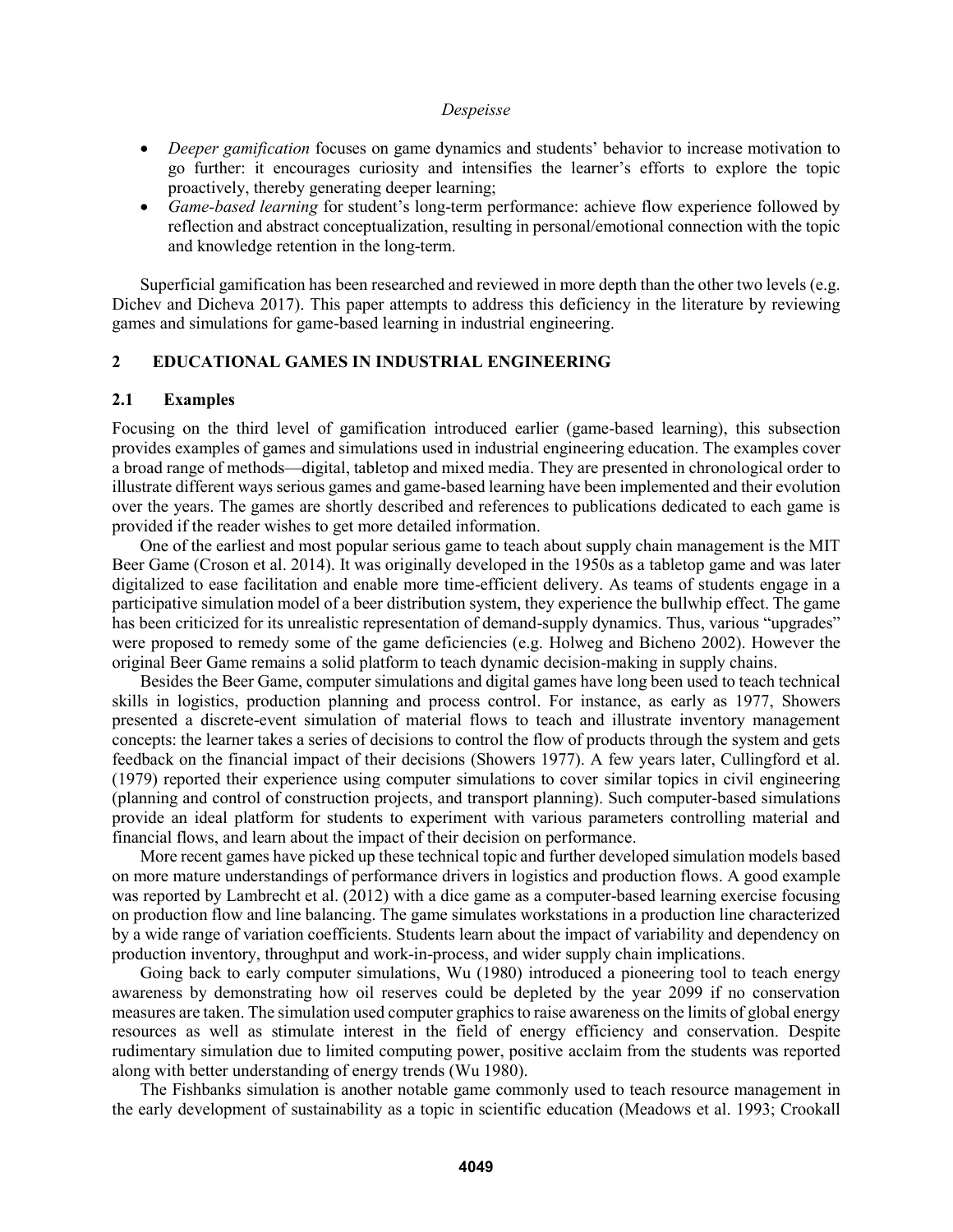1990). Fishbanks was initially developed as a tabletop game (and it is still frequently used in this format), but is also available web-based. It is a multi-player simulation played in teams competing for natural resources. Each team represent a fishing company and must maximize their profit by buying, selling, and exploiting ships. As the simulation progresses, the fish stock gradually decreases until fully depleted if the teams do not take the necessary measures to preserve fish stocks. Fishbanks thereby demonstrated that the rate of exploitation cannot exceed the regeneration rate of a given natural resource, and highlights the importance of sustainable resource management.

With progress in computing technology and the democratization of the computer, more advanced simulations were developed and their use in education also increased. As computer games and simulations gained more complexity, tutoring is increasingly needed. The effectiveness of these teaching methods heavily relies on the quality of instruction and facilitation. Angelides and Paul (1993) proposed Intelligent Tutoring Systems for gaming-simulation environment. Such systems provide instructions to ensure that the intended learning outcomes are achieved (Siemer and Angelides 1994).

Since the late 1990s, many more games, simulations and computer-based simulations emerged to tackle new topics such as real-time process control, environmental impact analysis and automation. Most notably, learning factories have been recognized as ideal teaching environments as they are identical or close to realworld industrial settings (Lamancusa et al. 1997; Lamancusa et al. 2008). For instance, Bruzzone et al. (2000) proposed a system integrating a simulation model and a statistical analysis module for production control. The system enables the training of both operators and managers through a portable and scalable system to analyze process performance in (near) real-time and in a distributed environment via internet connection (Bruzzone et al. 2000). Another example is OperEx-Power which used to teach business and operations management in a typical factory environment for the electronics industry (Haapasalo and Hyvönen 2001). A more recent example of learning factory is "Die Lernfabrik" which puts a strong emphasis on energy and resource efficiency, digitalization and sustainable production (Blume et al. 2015). However, not all universities have the financial resources to be equipped with such facilities as they require high-cost equipment and experts to be exploited effectively. Therefore, computer-based simulations remain a popular alternative about advanced production systems and industrial challenges. The simulations are becoming more accurate, detailed, and holistic, often integrating more mature concepts and robust models (Holweg and Bicheno 2002; Van der Zee et al. 2012).

Since the mid to late 2000s, an exponential growth of games and business simulations was also observed. For instance, the 'CityCar' simulation has been used to teach new product development to engineering and management students as well as for professional training (Cousens et al. 2009; Baxter et al. 2011). Participants compete against each other in teams of 5 to 7 to develop a fully functional selfparking car using Lego Mindstorm. The participants experience the challenges involved in managing crossfunctional teams to carry out a series of activities: research the market, define a manufacturing strategy, design the product offering, implement the specified features and capabilities in a prototype product, present the prototype with a sales pitch, compete to win sales at a fictional motor show, and generate profits. Importantly, the teams conduct a post-simulation review to reflect, consolidate and share their learning (Baxter et al. 2011). This business simulation provides a complete learning experience by bringing together the technical and commercial aspects of a new product development project.

Going back to digital games, Perini et al. (2017) present the results of using the LCA Game developed since 2013. This computer-based simulation adopts a first-person perspective and takes place in factory making coffee machines. The player is a newly-hired sustainability manager who must perform an environmental impact analysis of the coffee machine produced by the company. To do so, the player needs to complete four tasks matching the four phases of a Life Cycle Assessment (LCA) as defined by ISO14044: goal and scope definition, inventory analysis (including data collection), impact assessment, and interpretation. The endgame goal is to identify improvements over the whole life cycle of the coffee machine and report these opportunities to the company CEO (Perini et al. 2017). The first-person perspective adopted in the LCA Game provides an immersive personal experience for the learner. New development in Virtual Reality (VR) have opened a whole new arena for training and education using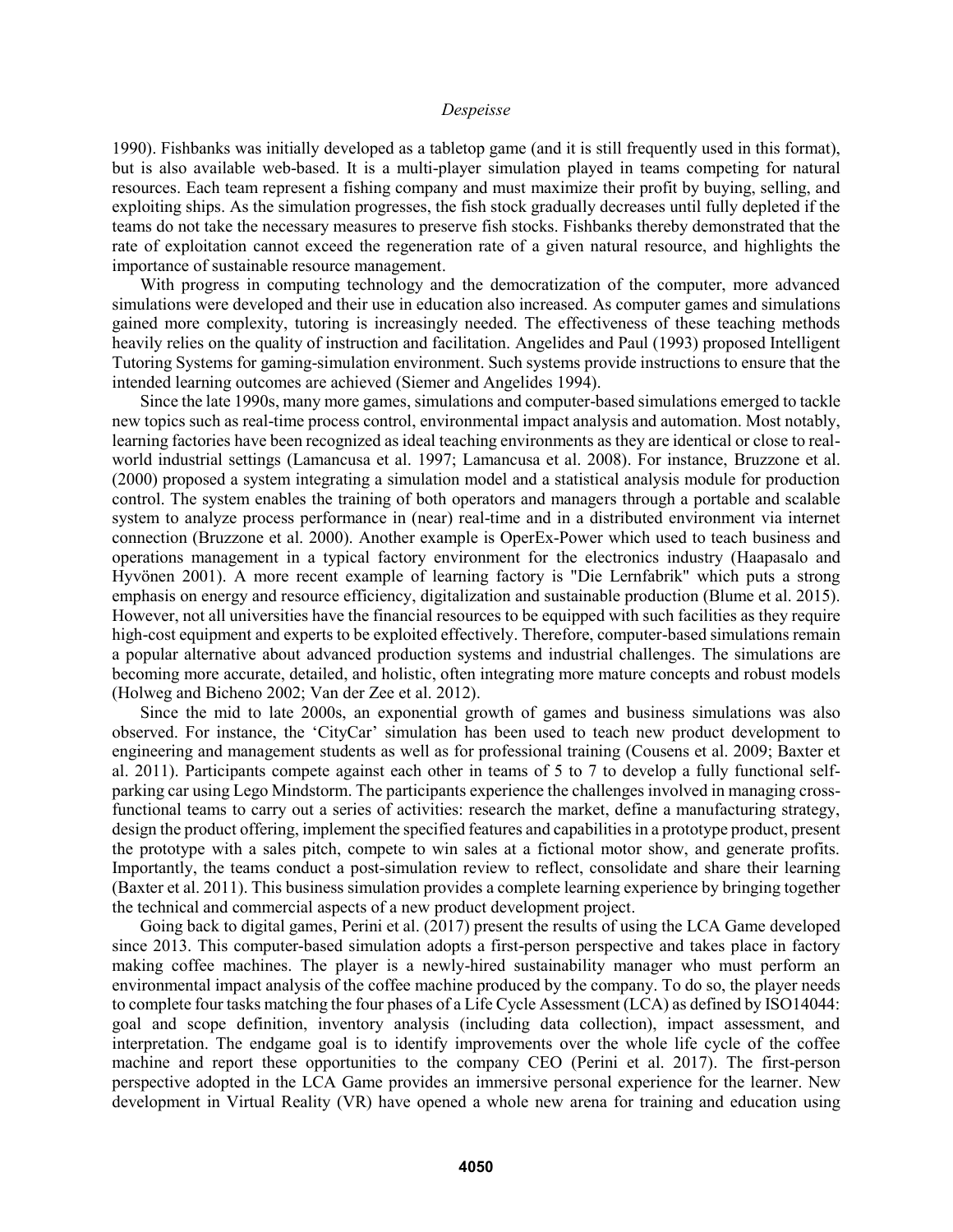virtual environments such as virtual learning factories (Weidig et al. 2014; Gong et al. 2017; Thiede et al. 2017). While VR equipment is still expensive, it is less so than physical learning factories.

On the opposite end of the digital spectrum, exponential growth in tabletop games for engineering education is also observed. Games focusing on global issues are becoming pervasive as gamification lends itself very well to such topics. An increasing number of tabletop games were developed to teach sustainability in production engineering. For instance, Despeisse and Lunt (2017) presented a competitive card game One thousand kWh in which players score points equal to the energy savings in fictional manufacturing sites. The game has simple mechanics largely luck-based with each card representing important aspects for operational efficiency: good manufacturing practices, barriers to improvement, remedies to these barriers, and systematic processes based on Lean thinking. Another tabletop game called In the Loop was developed by Whalen to teach about material criticality and circular economy (Whalen et al. 2017). Its game mechanics capture various drivers and consequences of changes, from political context, environmental concerns and ethics, to supply shortages, high market demand and price volatility. Finally, Despeisse (2018) developed the collaborative board game Factory Heroes focusing on four dimensions of sustainable manufacturing, namely, information, people, resources and technology. It aims to convey the delicate balance between dealing with immediate problems (short-term survival) and progressing towards strategic goals (long-term survival) in a manufacturing company (Despeisse 2018).

### **2.2 Some Common Game Aspects**

Although it is may not be possible to generalize how games and simulations should be developed—as evidenced by the broad range of topics, teaching media and methods used in the examples reviewed—it is possible to identify some design patterns which meet specific learning objectives. This subsection discusses the benefits and drawbacks of the most common aspects of educational games.

The most common game dynamic used in production simulation and games is systems thinking: small deviations or seemingly unimportant decisions taken in a specific part of the game model will have a bigger impact elsewhere, e.g. supply-demand dynamics or life cycle assessment. Trial-and-error game mechanics in quantitative models and experiments (e.g. sensitivity analysis) can be used to learn about the impact of different parameters, conditions, actions or decisions. This represents a clear advantage for most digital games as they have high replayability (instant game setup) and repeatability (deterministic simulation model). In contrast, board games and business simulations usually require long preparation ahead of the game session and time-consuming procedures before and after each game, thus limiting or preventing game mechanics such as trial-and-error and optimization. Repeatability along with workload reduction for facilitator has been a major drivers for fully or partially digitizing tabletop games and business simulations, e.g. the Beer Game and Fishbanks.

The two most common game mechanics both in tabletop and simulation games are collaboration and competition. Many games combines these two game mechanics by allowing players to team up (collaboration) in order to achieve a better performance than the other teams (competition). While it is tempting to consider the learning benefits of competition and collaboration as comparable, they actually act on different levels. Competition has a strong motivational effect on most players as they want to win, thus resulting in higher cognitive learning outcomes. However, competitive behavior sometimes inhibits situational interest as the focus is on comparing one's performance to another player or team. Thus, collaborative mechanics better address affective learning outcomes and abstract concepts. The next subsection goes into more details on cognitive learning outcomes and affective learning process of games.

The most common game element is quantitative scoring. It is used to show performance and progress made in the game. The scoring systems can be directly linked to typical production Key Performance Indicators (aka KPIs), such as productivity, efficiency, time, product quality and profit. Digital scores in computer-based games are easier to keep track of, and sometimes automatically calculated and updated. On the one hand, digital games enable more complex, multi-dimensional scoring systems than scores which must be mentally or manually updated, e.g. counting points at the end of each round or tracking score with pen and paper. On the other hand, some game aspects are more difficult to capture in a digital format, such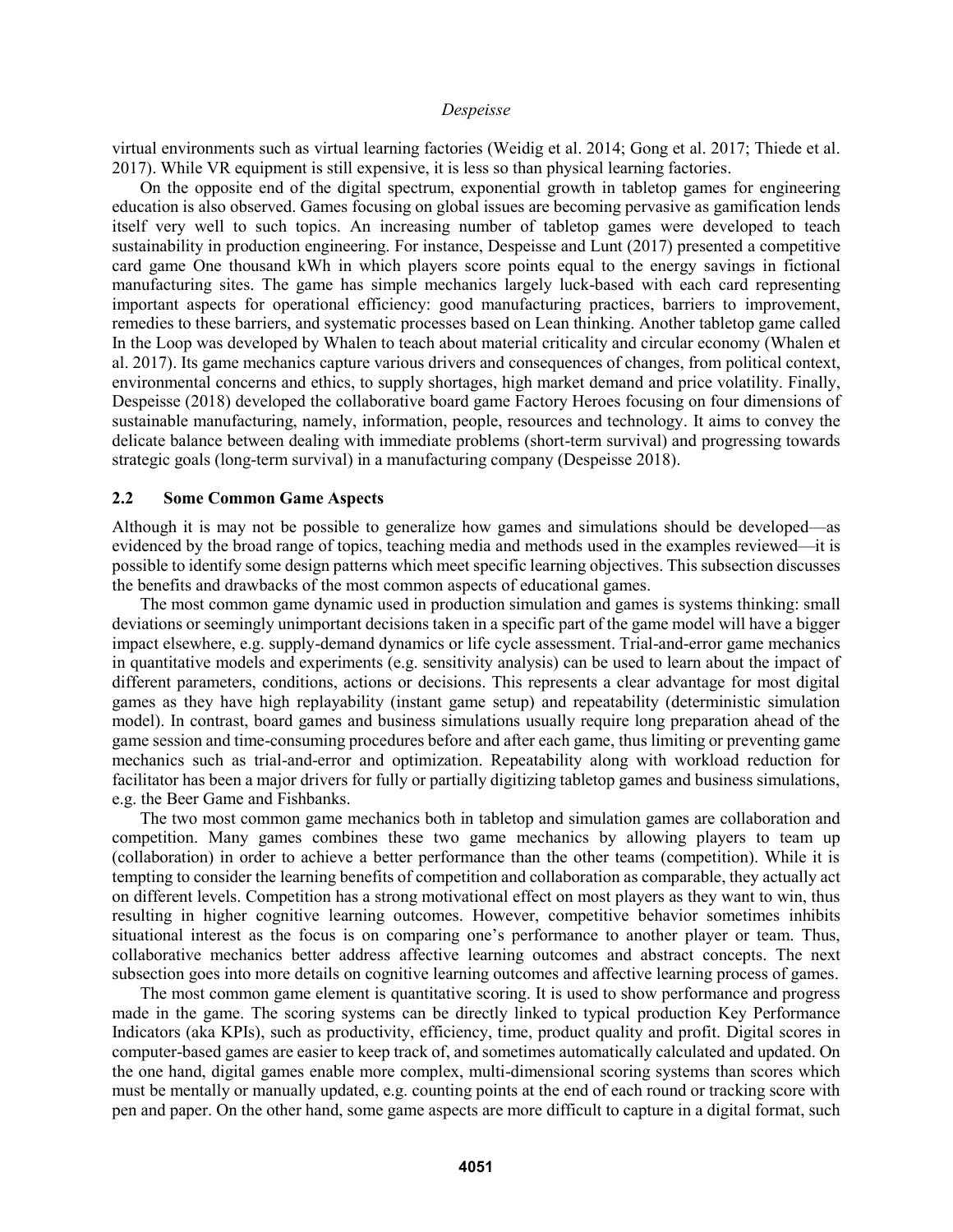as information completeness and fulfilling winning conditions. Digital scoring systems are generally employed in games where visibility and responsive feedback are important to drive performance, e.g. closing the gap with target or the leading team. In collaborative games, the interaction between players is more important. Therefore, cooperation and teamwork game dynamics tend to be a stronger feature in tabletop games and business simulations than in digital games.

# **3 COGNITIVE AND AFFECTIVE LEARNING IN GAMES**

The games reviewed in this paper aim to enhance the students' learning experience (affective level) and equip them with a more practical understanding of industry needs and challenges (cognitive level). This section describes various games aspects aligning with the cognitive and affective domains of learning.

# **3.1 Learning Outcomes in the Cognitive Domain**

From a cognitive perspective, games and simulations challenge the learner's mental models and build new ones (Anderson et al. 2001). Therefore it is critical to consider how games enable the cognitive processing of information to generate learning outcomes. In other words, the game objectives should align with intended learning outcomes, and the game aspects (elements, mechanics and dynamics) should represent information sufficiently realistically to be meaningful and relevant to meet a given learning objective.

Games and simulations cannot be fully realistic as some simplifications are required to create usable game elements, articulate game mechanics (relationship between game elements) and promote the desired game dynamics (game environment and player's behavior). Thus, balancing the real-world complexity and the necessary simplicity of games and simulations requires careful judgement (and artistry) from the game designer. Game aspects reviewed in this paper are highly specific and do not transfer easily to other topics and contexts. While it is difficult to generalize how games should be developed, the revised Bloom's taxonomy can be used to guide game design by selecting game aspects in line with different levels of learning outcomes. Some of the examples reviewed in this paper attempted to capture complex societal and industrial challenges using simplified game aspects aligning with specific learning levels in the cognitive domain as shown in Table 1.

| <b>Cognitive learning</b> | <b>Example of game elements, mechanics or dynamics</b>                                                                                                                                                             |  |  |  |  |
|---------------------------|--------------------------------------------------------------------------------------------------------------------------------------------------------------------------------------------------------------------|--|--|--|--|
| Remembering               | CityCar: reading role sheets<br>One thousand kWh: reading cards, repetition                                                                                                                                        |  |  |  |  |
| Understanding             | CityCar: role allocation, role-playing<br>Factory Heroes: storytelling, role-playing, give examples<br>LCA Game: narrative, role-playing, goal and scope definition                                                |  |  |  |  |
| Applying                  | Beer game: forecasting, planning, trial-and-error<br>CityCar: discussion, planning<br>Factory Heroes: cooperation, prediction, planning<br>Fishbanks: forecasting<br>LCA Game: data collection, inventory analysis |  |  |  |  |
| Analyzing                 | CityCar: selection, prioritization<br>Fishbanks: debate, prioritization<br>LCA Game: impact assessment                                                                                                             |  |  |  |  |
| Evaluating                | CityCar: scenario planning, decision making<br>Fishbanks: decision making<br>LCA Game: interpretation of results                                                                                                   |  |  |  |  |
| Creating                  | CityCar: building prototype according to specs, synthesis, presentation<br>LCA Game: summary, report                                                                                                               |  |  |  |  |

Table 1: Games in the cognitive learning domain.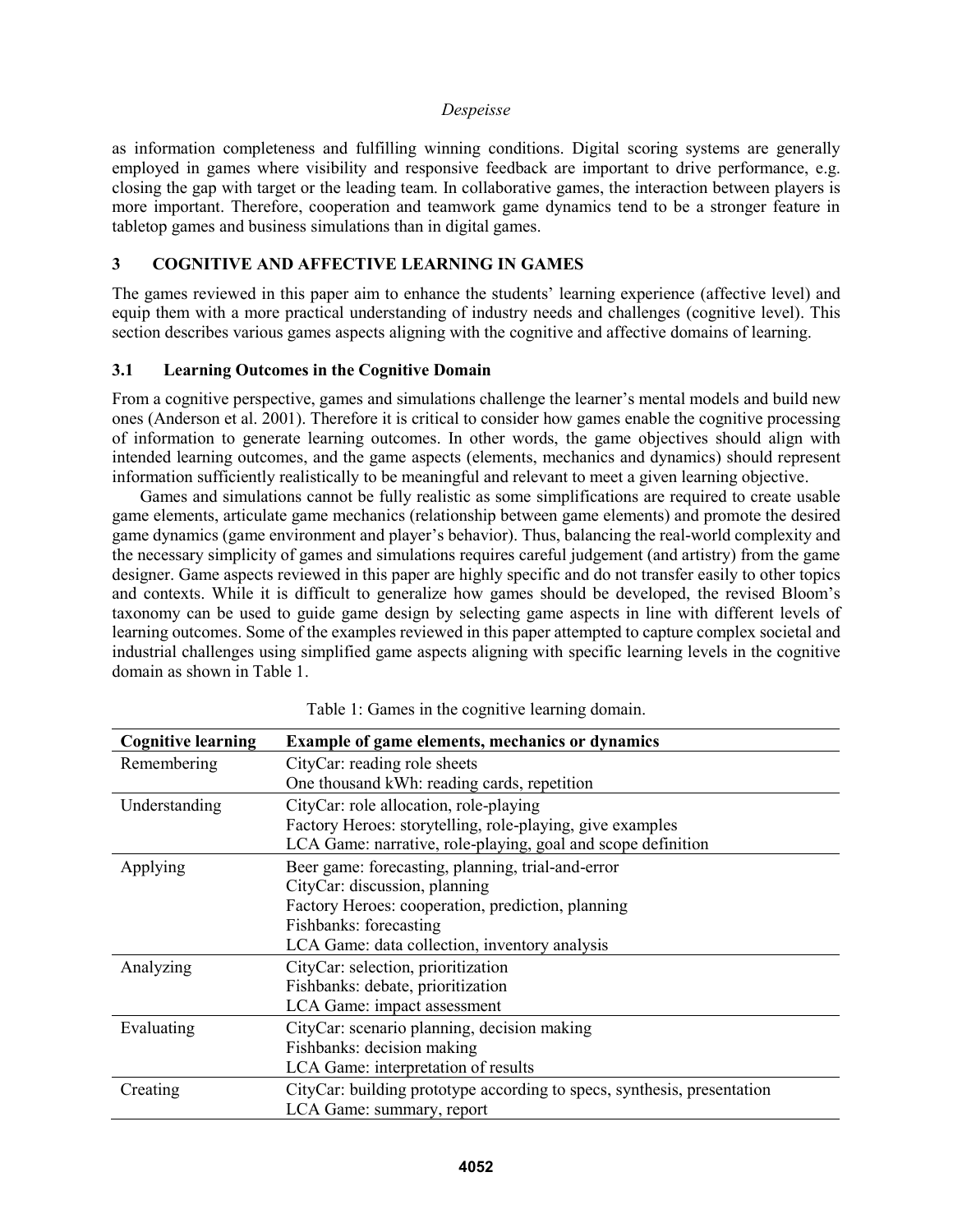### **3.2 Learning Outcomes in the Affective Domain**

At an affective level, games and simulations challenge the learner's attitudes, values and beliefs (Krathwohl et al. 1964). Careful considerations for the affective learning domain is required when designing and implementing games as they engage the learner's feelings and emotions, more so than with traditional teaching methods such as lecturing.

The first level of learning in the affective domain is *receiving*: it corresponds to the learner's ability and willingness to receive information. For instance, accepting to engage with the game activity and understanding the rules of the game. In most simulations and games, this is done before the activity begins. But new rules can also be introduced later during the game, such as in CityCar and Factory Heroes where new information and events alter the state of the game. The second level is *responding* where the learner becomes active and is able to respond and act as expected. For instance, conforming with the newly learnt rules while playing the game. Obviously, this step is necessary in all games as the students are expected to comply with the rules; cheating usually hinders the learning process as the learners does not go through the intended thought process. The third level is *valuing* and affects the learner's beliefs and attitudes. For instance, making sense of these rules in a real-world context, thereby making the game mechanics and dynamics more intuitive to follow. For games played in iterative rounds, such as the Beer game and Factory Heroes, this is manifested by the students being able to play faster in later rounds as they have internalized the rules and gave them meaning in a real-world context. At the fourth level, *organization* refers to the ability to organize, prioritize and synthesize information. For instance, combining information to create new ideas or planning a course of actions to achieve a specific objective. The players (or teams) able to do so usually achieve better in-game performance. If the game is well-designed, this should translate into students' learning performance. However, winning (or losing or any other game outcomes) does not necessarily mean the players understood the point of the game. Therefore, post-game reflection is critical to achieve intended learning outcomes. Reflection is essential to enable the fifth and last level of affective learning: *characterization*. The learner reaching this highest level of internalization should be able to judge and act according to the acquired values in a generalized manner. This entails a change in belief and behavior to internalize the learning experience from the game and apply the newly learnt principles in the real-world.

The examples reviewed in this paper follow this internalization process (Table 2) whereby the learner's affect moves from general awareness to new beliefs and behaviors. This process—from receiving to responding and valuing, all the way to organization and characterization—adopts a developmental approach (Piaget 1972) as the learner must complete each level sequentially in order to move on to the next level. Therefore it is critical to consider the requirements of each individual level based on the learner's prior knowledge and abilities. For instance, if the rules of the game are too complicated or numerous, then the learner has difficulties in following the rules and thereby generating learning outcomes, i.e. the learner is stuck at this level (receiving). The need for simplicity in game aspects means that the game cannot fully capture the real world realistically and (over)simplification is required to take the learner through the initial steps. A solution proposed is to start with basic rules (e.g. beginner level with limited game elements and mechanics in play), and to introduce new game aspects incrementally as the learner gains proficiency with the rules. Tutorials in computer-based simulations are often used to guide the learning process through the first two levels. Similar systems need be developed to support non-digital games, but these are still largely under-developed. This challenge highlights the importance of facilitation in delivering an affective learning process from the first to fourth level (receiving, responding, valuing and organization). This however is not specific to games and simulations, as the same challenge applies for other teaching methods, e.g. lecturing, lab-work and supervision.

For the last level of the affective learning domain (characterization), post-game review and reflection have been repeatedly highlighted as critical in the literature. The review process is often conducted via group discussions whereby students share their experience and learn from each other. This discussion-based review has limitations since the quality of the learning is highly dependent on the discussion itself and does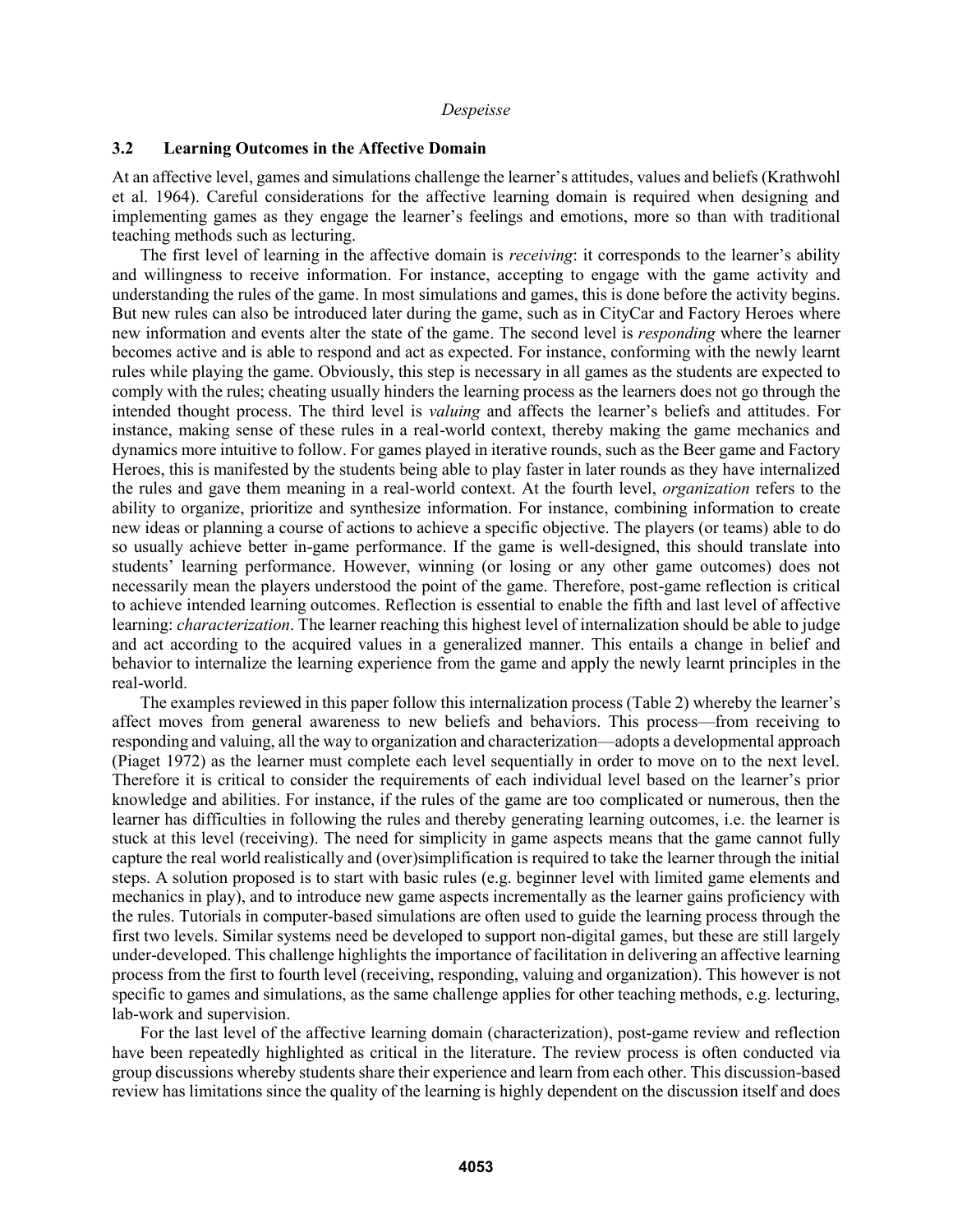not necessarily meet the original intended learning outcomes. Therefore guiding questions and "cheat sheets" can be used to guide the learner through the desired learning process. Another method to achieve characterization is individual reflection via written assignments such as reflective essays and mindmaps. Kolb's experiential learning cycle (Kolb 1984) and Gibbs' reflective cycle (Gibbs 1988) can be used for this exercise. Ultimately, the learner should be able to generalize and adapt the learning outcomes to new contexts and situations arising.

| <b>Affective learning</b> | Game activity and internalization process                                      |
|---------------------------|--------------------------------------------------------------------------------|
| Receiving                 | Passively listening to receive information and willing to engage in the game   |
| Responding                | Conforming with rules and using information provided during the game           |
| Valuing                   | Giving meaning to the rules so they become more intuitive and easier to follow |
| Organization              | Combining information and taking action accordingly towards game objectives    |
| Characterization          | Adapting belief and behavior to apply game learning outcomes in the real-world |

|  |  | Table 2: Games in the affective learning domain. |  |
|--|--|--------------------------------------------------|--|
|  |  |                                                  |  |

#### **4 DISCUSSION AND CONCLUSION**

The current and future generations of engineers require a broader knowledge base and wider skill sets encompassing new disciplines beyond traditional topics, while at the same time deepen their expert knowledge on specialized topics—also known as the T-shaped engineer (Kordova and Frank 2014). Gamification (as defined in this paper, see section 1.2) in engineering education encompasses tools and methods in the digital and physical realm, aiming at developing skills and knowledge. It is clear that gamification is a powerful (yet largely misunderstood and under-exploited) tool to foster the development of both technical and professional skills in industrial engineering education. Used alongside traditional lectures, games allow students to apply theories learnt and reflect on the impact of their decisions.

Whether an educational method can be considered as game-based learning or gamified is still subjective. For instance, learning factories and discrete-event simulations in manufacturing are rarely called games, but they include many game aspects. Recognizing that it is difficult to distinguish between game and non-game environments, the author has adopted a definition as broad as possible while still remaining relevant for educational purpose in order to review a wide range of game elements, mechanics and dynamics. The examples reviewed in this paper show that digital content and competitive games are welladapted to develop technical skills and generate cognitive learning outcomes. In contrast, non-digital methods and collaborative game mechanics (mostly in tabletop games and business simulations) tend to focus on social and professional skills at an affective level, also known as soft skills. The dichotomy between digital and non-digital is not binary: other games and simulations are using mixed media, with most of the game activities taking place in the physical worlds and information flows and scoring systems managed in a digital format. It is important to note that all the games included in this paper reported positive results, and thus it is likely that this review benefits from a strong publication bias (i.e. studies with negative outcomes are less likely to be published). Sadly, this is a common phenomenon affecting all scientific disciplines and a clear limitation in this study.

More rigorous and systematic design methods for gamification are required to ensure its pedagogical effectiveness (Lewis and Maylor 2007; Dichev and Dicheva 2017). Most of the publications reviewed in this paper focused on reporting game use and results, but did not systematically include a detailed account of how the games were developed. While some authors provide details on their empirical approach to game design, they also call for guidance and methodologies in future educational game development (e.g. Van der Zee and Slomp 2009; Despeisse 2018). To support further development in this direction, this paper presented some notable examples of games and simulations used in industrial engineering education. Various game aspects were reviewed and aligned with different levels of learning. While the author focused on the cognitive and affective learning, it is important to note that other learning domains could be added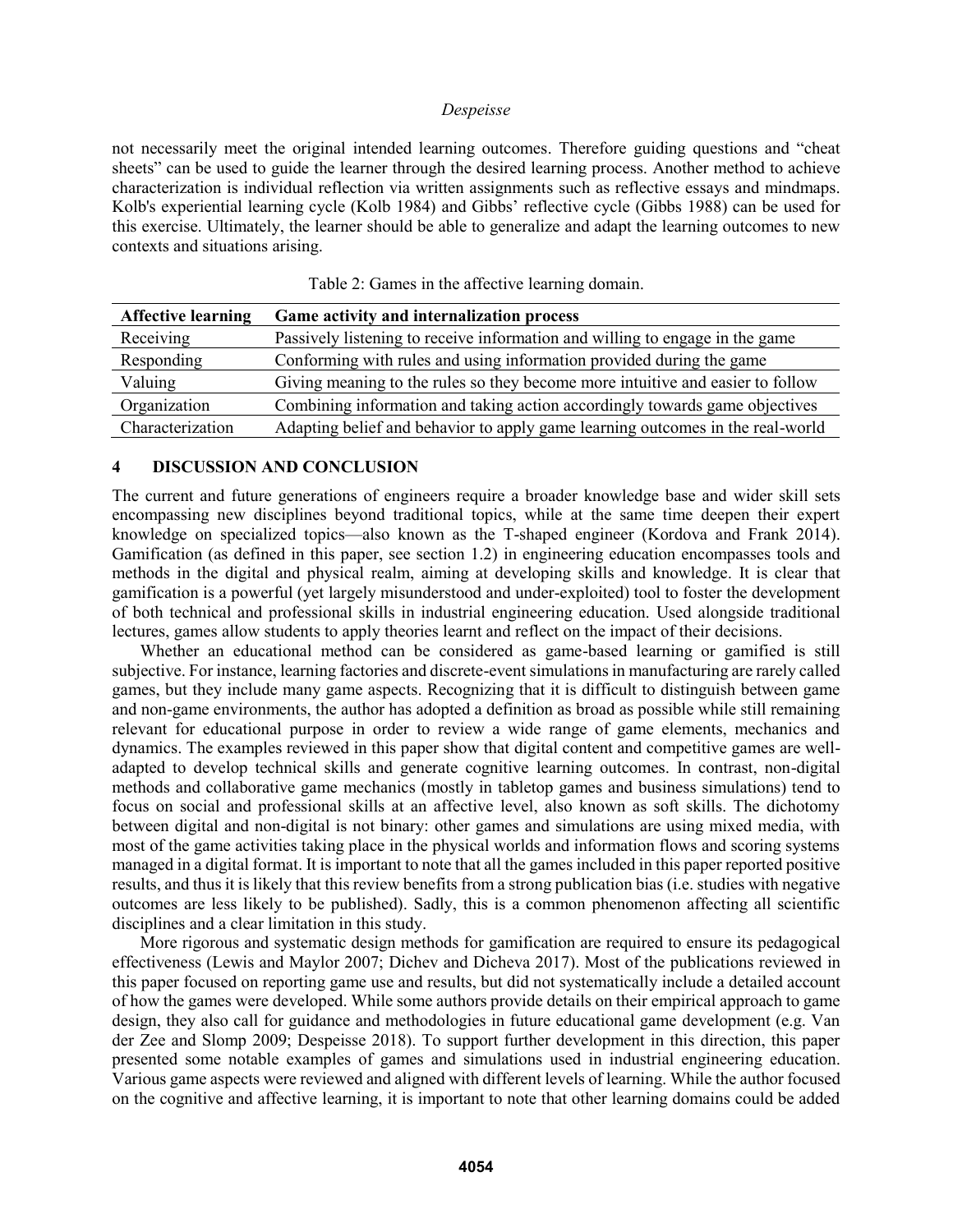in further research to include behavioral/psychomotor (e.g. VR for operator training) and social/cultural dimensions (e.g. multi-cultural and multi-lingual settings). With the current trends in digitalization and internationalization both in industry and academia, these domains are increasingly relevant. Finally, the real benefits of gamification on long-term knowledge retention still need to be validated; most notably the effect of students' emotional engagement on their learning performance still needs to be demonstrated.

## **REFERENCES**

- Anderson, L. W., D. Krathwohl, P. Airasian, K. A. Cruikshank, R. E. Mayer, P. Pintrich, J. Raths, and M. C. Wittrock. 2001. *A Taxonomy for Learning, Teaching, and Assessing: A Revision of Bloom's Taxonomy of Educational Objectives*. New York: Longman.
- Angelides, M. C. and R. J. Paul. 1993. "Towards a Framework for Integrating Intelligent Tutoring Systems and Gaming-Simulation". In *Proceedings of the 1993 Winter Simulation Conference*, edited by G.W. Evans et al.,1281–1289. Piscataway, New Jersey: IEEE.
- Biggs, J. 1996. "Enhancing Teaching through Constructive Alignment". *Higher Education* 32(3):347–364.
- Biggs, J. 1999. "What the Student Does: Teaching for Enhanced Learning". *Higher Education Research and Development* 18(1):57–75.
- Blume, S., N. Madanchi, S. Böhme, G. Posselt, S. Thiede, and C. Herrmann. 2015. "Die Lernfabrik Researchbased Learning for Sustainable Production Engineering". *Procedia CIRP* 32:126–131.
- Bruzzone, A. G., P. Giribone, and R. Revetria. 2000. "Simulation as Educational Support for Production and Logistics in Industrial Engineering". In *Proceedings of the 2000 Winter Simulation Conference*, edited by J. A. Joines et al., 1613–1618. Piscataway, New Jersey: IEEE.
- Bustos Andreu, H. and M. Nussbaum. 2009. "An Experimental Study of the Inclusion of Technology in Higher Education". *Computer Applications in Engineering Education* 17(1):100–107.
- Buyurgan, N. and C. Kiassat. 2017. "Developing a New Industrial Engineering Curriculum Using a Systems Engineering Approach". *European Journal of Engineering Education* 42(6):1263–1276.
- Cedefop 2018. Insights into skill shortages and skill mismatch. Learning from Cedefop's European skills and jobs survey. http://www.cedefop.europa.eu/en/publications-and-resources/publications/3075, accessed 3<sup>rd</sup> May 2018.
- CDIO 2018. Conceive Design Implement Operate<sup>™</sup>: Vision of the CDIO-based Education. http://www.cdio.org/cdio-vision, accessed 3rd May 2018.
- Connolly, T. M., E. A. Boyle, E. MacArthur, T. Hainey, and J. M. Boyle. 2012. "A Systematic Literature Review of Empirical Evidence on Computer Games and Serious Games". *Computers and Education* 59(2):661-686.
- Cousens, A., K. Goffin, R. Mitchell, C. Van Der Hoven, and M. Szwejczewski. 2009. "Teaching New Product Development Using the 'CityCar' Simulation". *Creativity and Innovation Management* 18(3):176–189.
- Crookall, D. 1990. "Fish Banks, Ltd.(Review)". *Simulation & Gaming* 21(2):208–211.
- Croson, R., K. Donohue, E. Katok, and J. Sterman. 2014. "Order Stability in Supply Chains: Coordination Risk and the Role of Coordination Stock". *Production and Operations Management* 23(2):176–196.
- Cullingford, G., M. J. Mawdesley, and P. Davies. 1979. "Some Experiences with Computer Based Games in Civil Engineering Teaching". *Computers and Education* 3(3):159–164.
- Deshpande, A.A., and S.H. Huang. 2011. "Simulation Games in Engineering Education: A State-of-the-Art Review". *Computer Applications in Engineering Education* 19(3):399–410.
- Despeisse, M. 2018. "Teaching Sustainability Leadership in Manufacturing: a Reflection on the Educational Benefits of the Board Game Factory Heroes". *Procedia CIRP* 69:621–626.
- Despeisse, M. and P. Lunt. 2017. "Teaching Energy Efficiency in Manufacturing Using Gamification: a Case Study". In *Advances in Production Management Systems. The Path to Intelligent, Collaborative and Sustainable Manufacturing (APMS 2017). IFIP Advances in Information and Communication Technology, vol 514*. edited by H. Lödding et al., 419–426. Springer.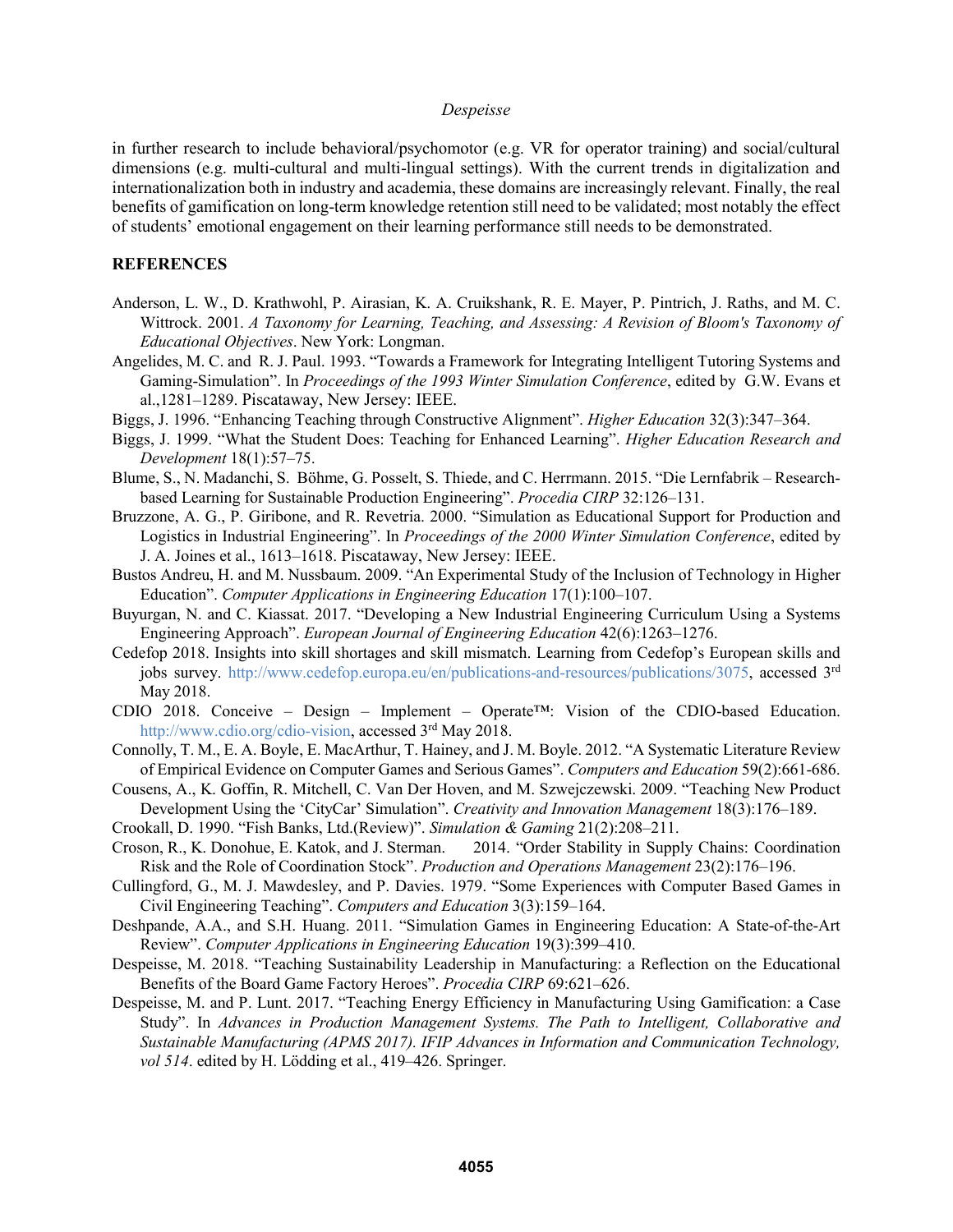- Deterding, S., K. O'Hara, M. Sicart, D. Dixon, and L. Nacke. 2011. "Gamification: Using Game Design Elements in Non-Gaming Contexts". In *Proceedings of the Conference on Human Factors in Computing Systems*, 2425–2428.
- Dichev, C. and D. Dicheva. 2017. "Gamifying Education: What is Known, What is Believed and What Remains Uncertain: a Critical Review". *International Journal of Educational Technology in Higher Education*   $14(9):1-36.$
- Freeman, S., S. L. Eddy, M. McDonough, M. K. Smith, N. Okoroafor, H. Jordt, and M. P. Wenderoth. 2014. "Active Learning Increases Student Performance in Science, Engineering, and Mathematics". *Proceedings of the National Academy of Sciences of the United States of America* 111(23):8410–8415.
- Garris, R., R. Ahlers, J. E. Driskell. 2002. "Games, Motivation, And Learning: A Research and Practice Model". *Simulation & Gaming* 33(4):441–467.
- Gong, L., D. Li, S. Mattsson, M. Åkerman, and Å. Fast-Berglund. 2017. "The Comparison Study of Different Operator Support Tools for Assembly Task in the Era of Global Production". *Procedia Manufacturing*  11:1271–1278.
- Haapasalo, H. and J. Hyvönen. 2001. "Simulating Business and Operations Management A Learning Environment for the Electronics Industry". *International Journal of Production Economics* 73(3):261–272.
- Holmes, J. B. and E. R. Gee. 2016. "A Framework for Understanding Game-Based Teaching and Learning". *On the Horizon* 24(1):1–16.
- Holweg, M., Bicheno, J. 2002. "Supply Chain Simulation A Tool for Education, Enhancement and Endeavour". *International Journal of Production Economics* 78(2):163–175.
- Hughes, J. 2013. "Descriptive Indicators of Future Teachers' Technology Integration in the PK-12 Classroom: Trends from a Laptop-Infused Teacher Education Program". *Journal of Educational Computing Research* 48(4):491–516.
- IISE 2018. Institute of Industrial & Systems Engineers. http://www.iise.org/Details.aspx?id=282, accessed 03.05.2018.
- Jacobs, F. R. 2000. "Playing the Beer Distribution Game over the Internet". *Production and Operations Management* 9(1):31–39.
- Jordan, K. 2014. "Initial Trends in Enrolment and Completion of Massive Open Online Courses". *International Review of Research in Open and Distance Learning* 15(1):133–160.
- Kiili, K. 2005. "Digital Game-Based Learning: Towards an Experiential Gaming Model". *Internet and Higher Education* 8(1):13–24.
- Kordova, S. K. And M. Frank. 2014. "The T-Shape Dilemma in the Industrial Engineering and Management". *Journal of Industrial Engineering and Management* 7(5):1076–1096.
- Krathwohl, D. R., B. S. Bloom, B. B. Masia. 1964. *Taxonomy of Educational Objectives Book 2/Affective Domain*. New York: David McKay Company, Inc.
- Lamancusa, J. S., J. E. Jorgensen, and J. L. Zayas-Castro. 1997. "Learning Factory A New Approach to Integrating Design and Manufacturing into the Engineering Curriculum". *Journal of Engineering Education* 86(2):103–112.
- Lamancusa, J. S., J. L. Zayas, A. L. Soyster, L. Morell, and J. Jorgensen. 2008. "The Learning Factory: Industry-Partnered Active Learning". *Journal of Engineering Education* 97(1):5–11.
- Lambrecht, M., S. Creemers, R. Boute, R. Leus. 2012. "Extending the Production Dice Game". *International Journal of Operations and Production Management* 32(12):1460–1472.
- Landers, R. N. and A. K. Landers. 2015. "An Empirical Test of the Theory of Gamified Learning: The Effect of Leaderboards on Time-On-Task and Academic Performance". *Simulation & Gaming* 45(6):769–785.
- Lewis, M. A. and H. R. Maylor. 2007. "Game Playing and Operations Management Education". *International Journal of Production Economics* 105:134–149.
- Kolb, D. A. 1976. "Management and the Learning Process". *California Management Review* 18(3):21–31.
- Meadows, D., T. Iddman, and D. Shannon. 1993. *Fish Banks, LTD: Game Administrator's Manual*. Laboratory of Interactive Learning, University of New Hampshire, Durham, USA.